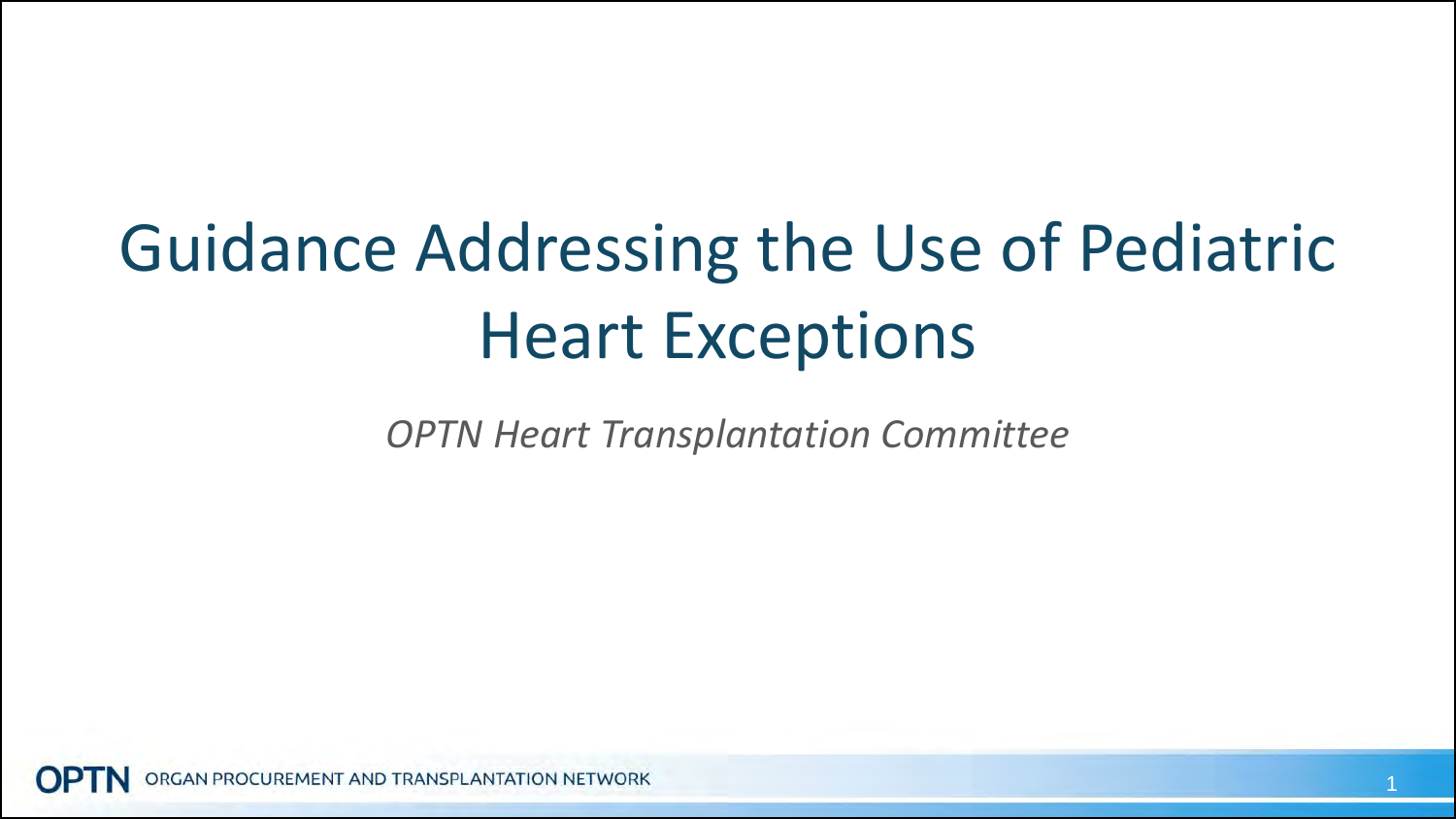### Purpose of Guidance Document

- Increase equal access to transplant for medically urgent, unique pediatric candidates
- **Provide consistent guidance for review of following diagnoses:** 
	- Dilated cardiomyopathy
	- Hypertrophic or restrictive cardiomyopathy
	- Single ventricle heart disease
	- Coronary allograft vasculopathy and retransplantation
- Assist in activities of the National Heart Review Board for pediatric candidates
- **Increase efficiency of review process by providing guidance on specific** information to include in an exception request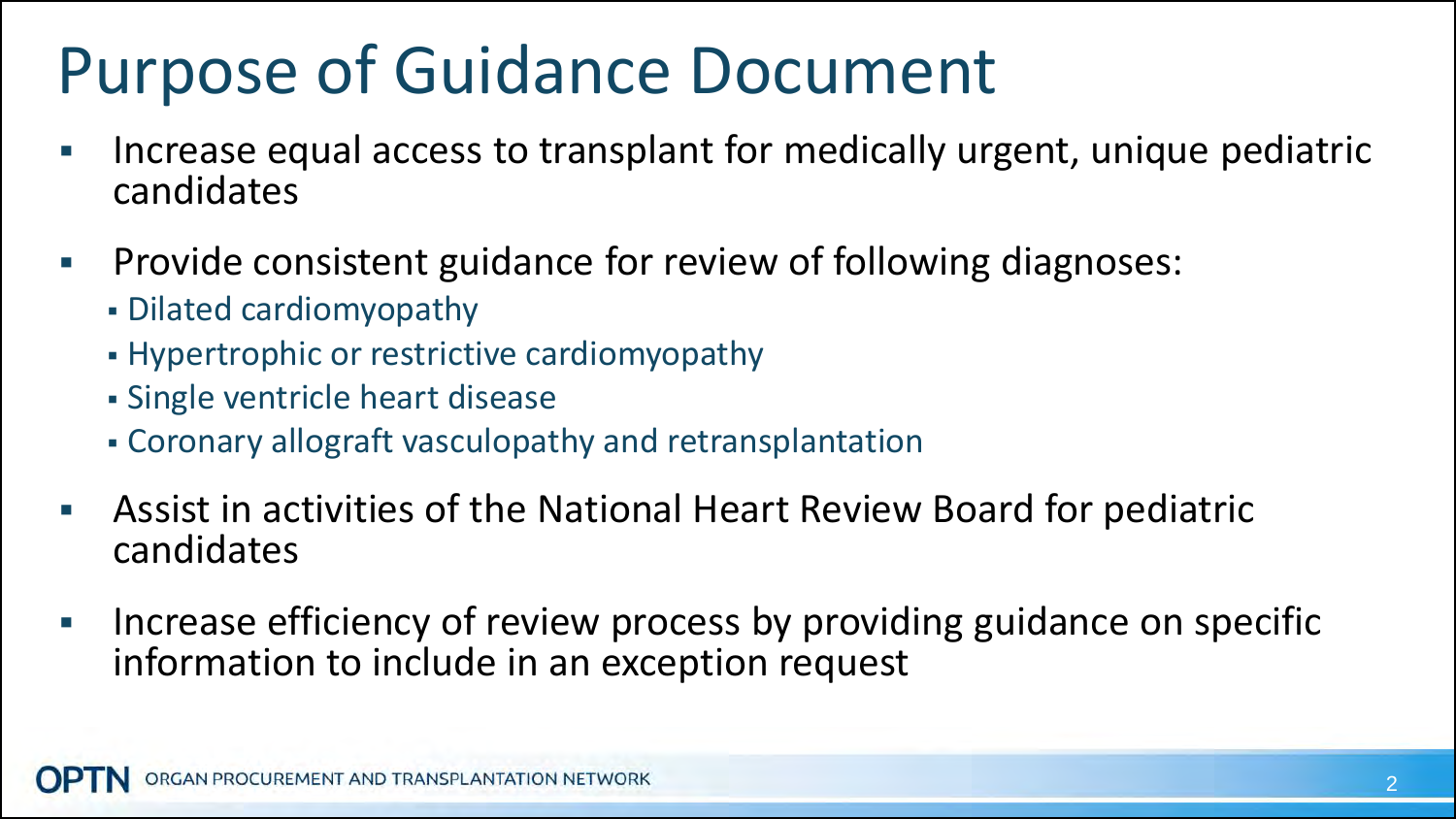# Pediatric Heart Transplants at All Statuses by **Diagnosis**



RGAN PROCUREMENT AND TRANSPLANTATION NETWORK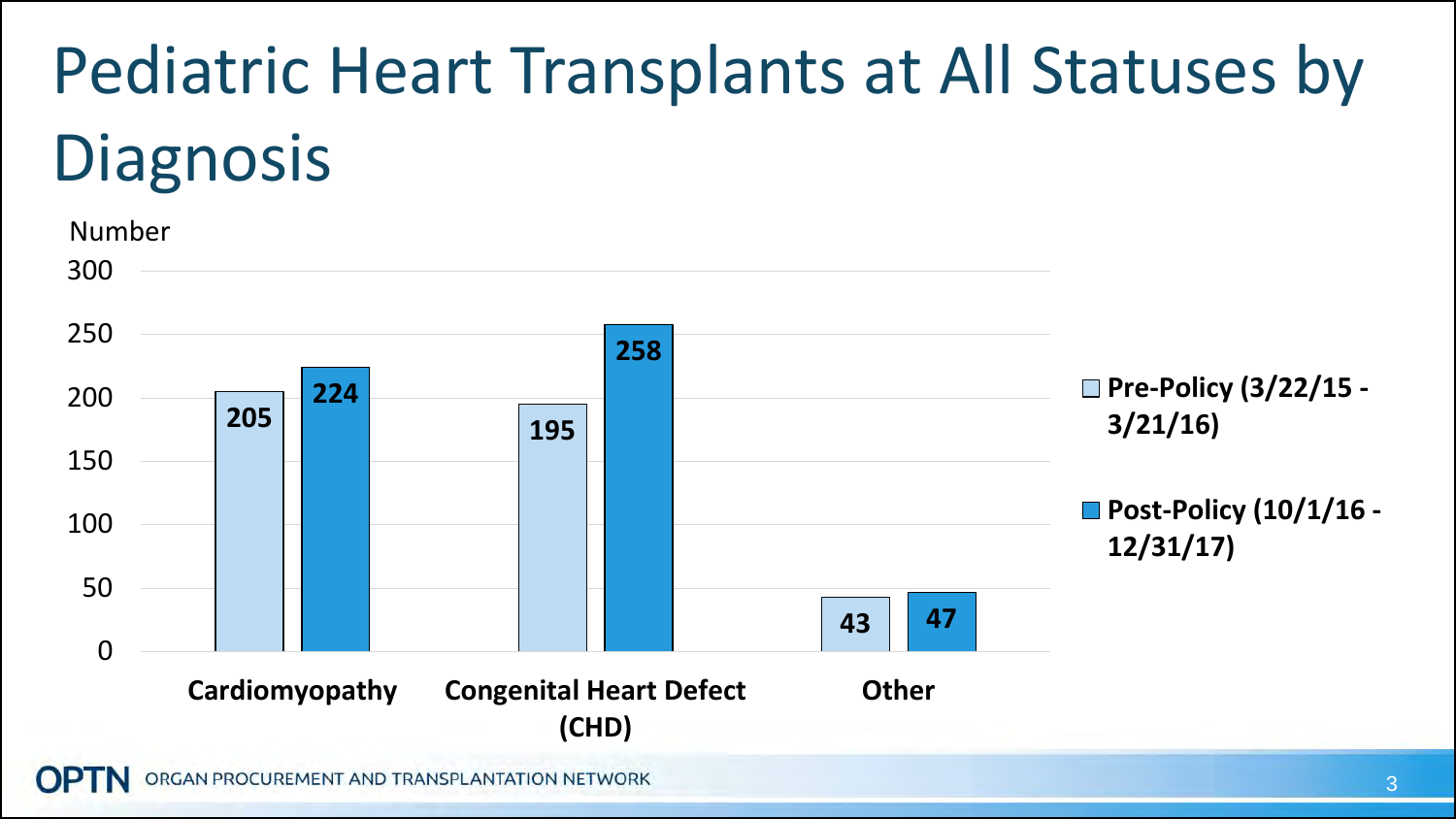## Pediatric Heart Transplants at Status 1A by Exception and Diagnosis



**Cardiomyopathy CHD Other**

RGAN PROCUREMENT AND TRANSPLANTATION NETWORK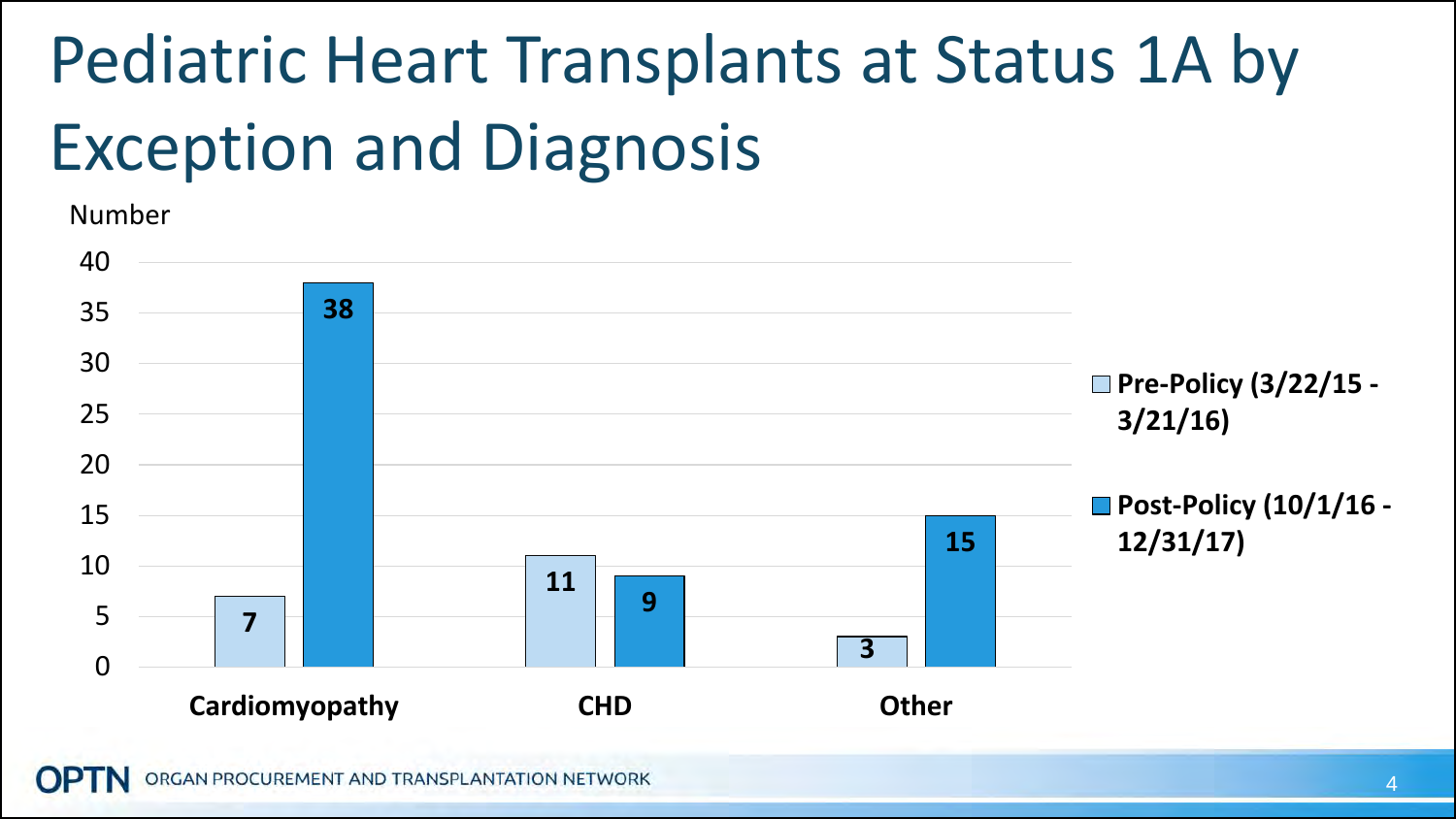### Dilated Cardiomyopathy Guidance

- Pediatric candidates may be eligible for Status 1A exception if:
	- Under 5 kg and:
		- Admitted to hospital of listing
		- Supported by a continuous infusion of at least one high-dose intravenous inotrope **OR** a continuous infusion of at least two intravenous inotropes
	- Under 10 kg and:
		- Meets conditions above **AND** has evidence of poor systemic perfusion
	- Over 10 kg:
		- Presence of contraindications to mechanical circulatory support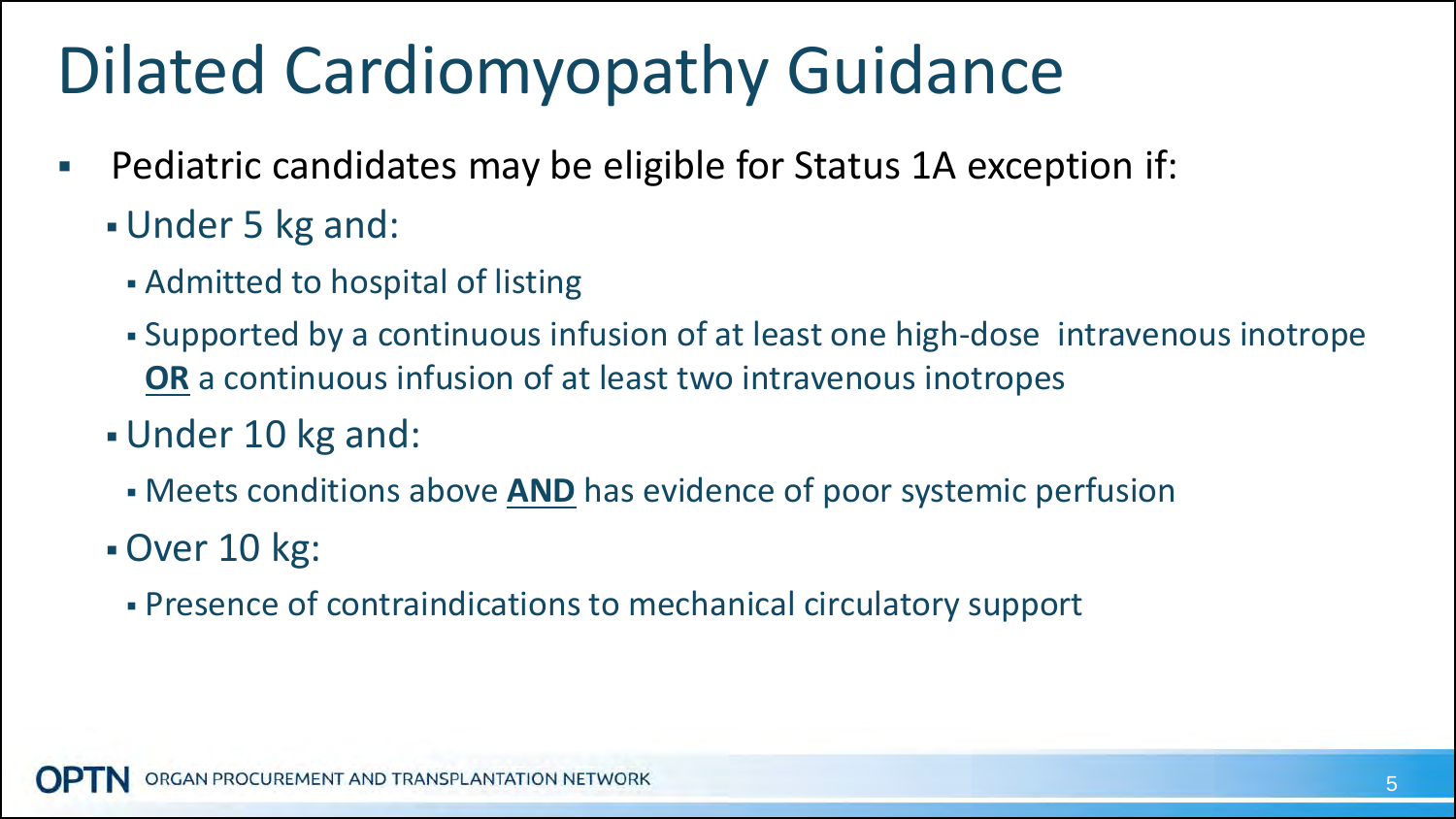## Restrictive or Hypertrophic Cardiomyopathy Guidance

- Pediatric candidates may be eligible for Status 1A exception if
	- Admitted to hospital of listing and meets *any* of the following criteria:
		- Supported by a continuous infusion of at least one high-dose intravenous inotrope **OR** a continuous infusion of at least two intravenous inotropes
		- Has had an episode of sudden death or recurrent prolonged runs of hemodynamically significant arrhythmia that are not controlled by medical therapy
		- Has had syncopal episodes felt to be related to restricted ventricular filling
		- Has evidence of increased pulmonary vascular resistance (exceeding 6 WU\*m2)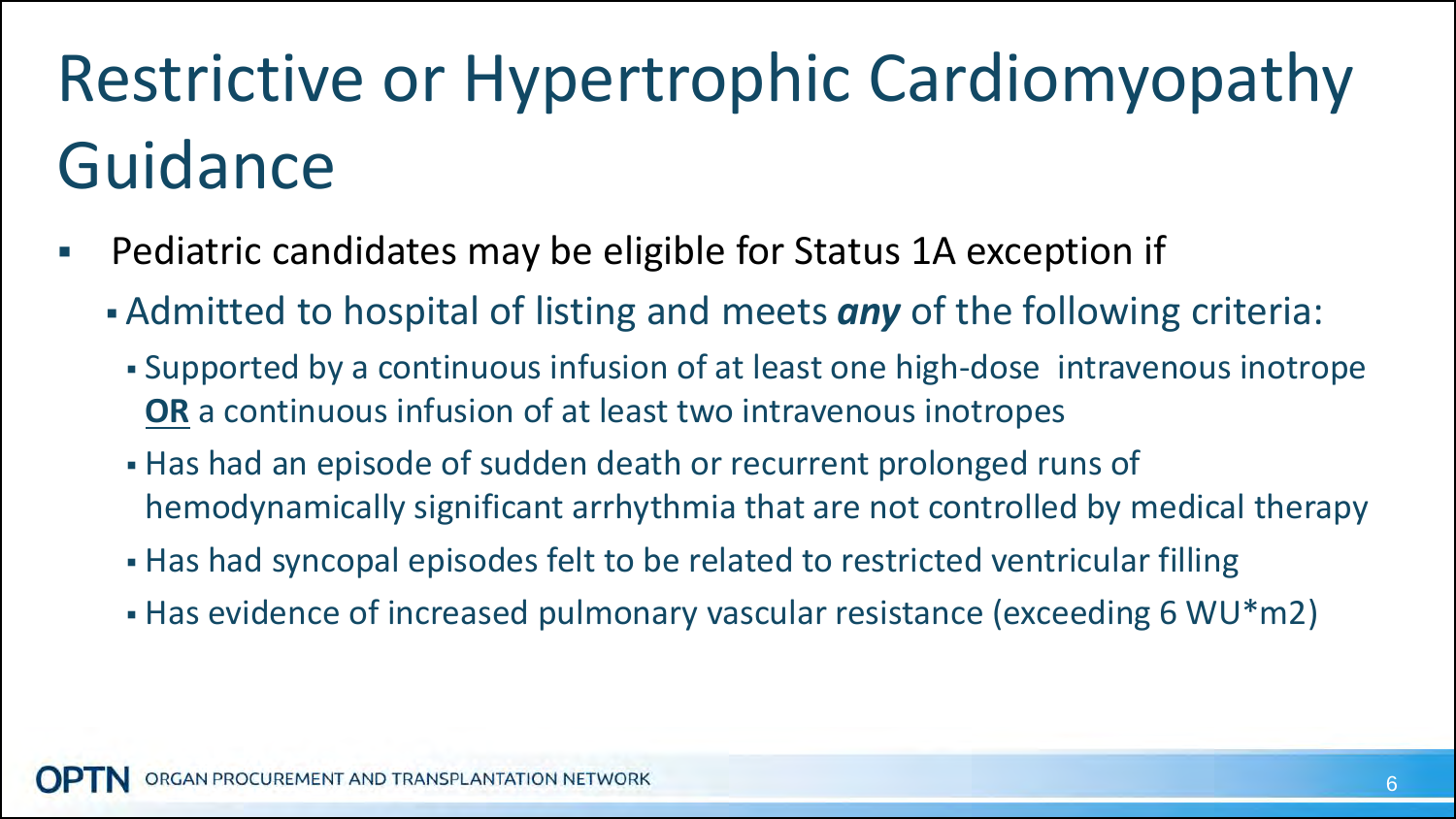### Single Ventricle Heart Disease Guidance

- Pediatric candidates with this CHD may be eligible for Status 1A exception if:
	- Admitted to hospital of listing **AND**
	- Experiencing complications related to their congenital heart disease **AND**
	- If is actively receiving therapy for said complication, without regard for change in the candidate's cardiac support
- **Pediatric candidates may be eligible for Status 1B exception if palliated** through a Fontan procedure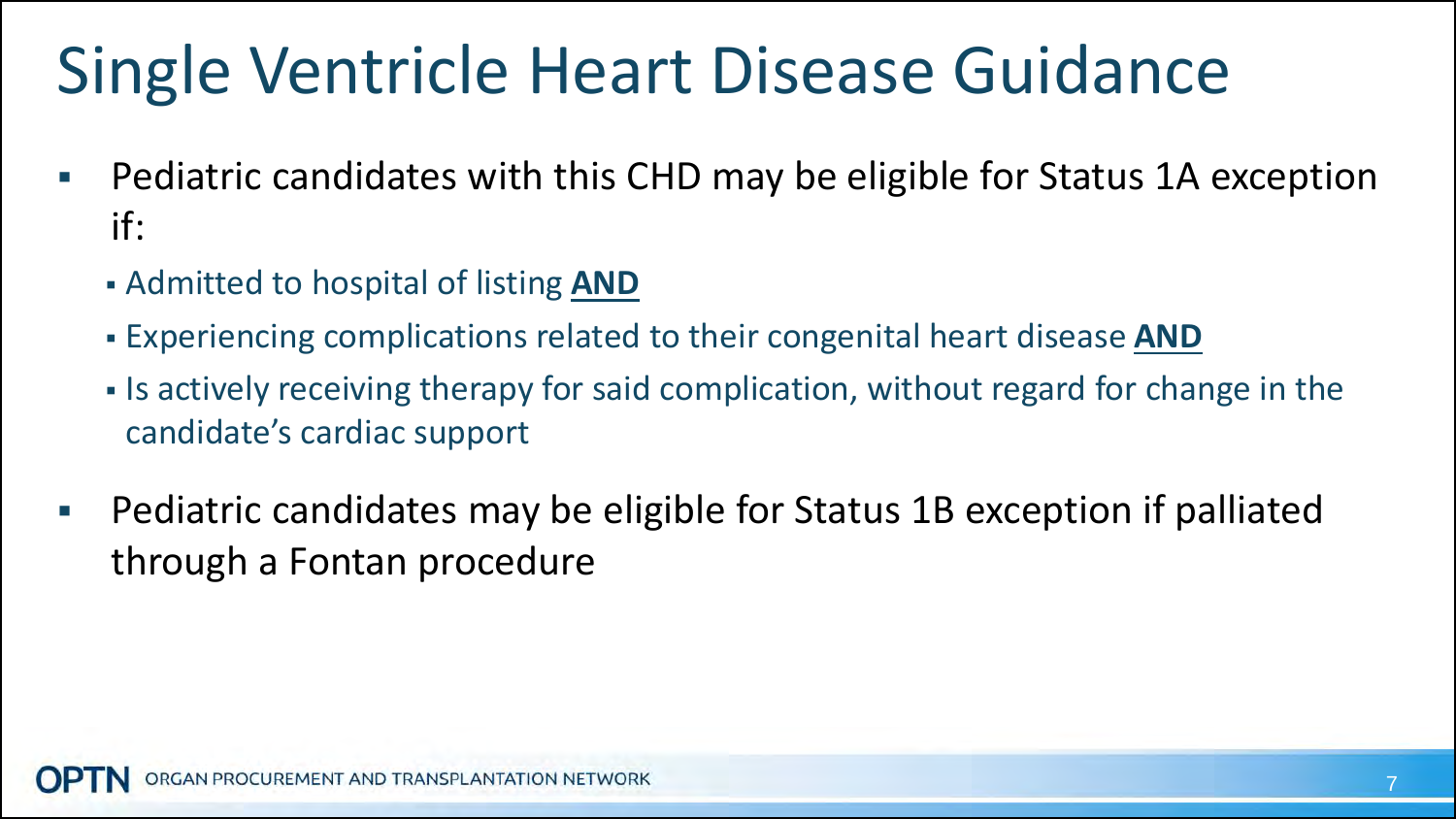## Coronary Allograft Vasculopathy (CAV) and Retransplantation Guidance

- Pediatric candidate may be eligible for Status 1A exception if:
	- Prior heart transplant and evidence of chronic rejection or significant CAV **AND**
	- History of recent cardiac arrest, or signs or symptoms placing patients at high-risk for sudden cardiac death
- **Pediatric candidates may be eligible for Status 1B exception if** 
	- Has a history of revascularization (either surgical or transcatheter) for CAV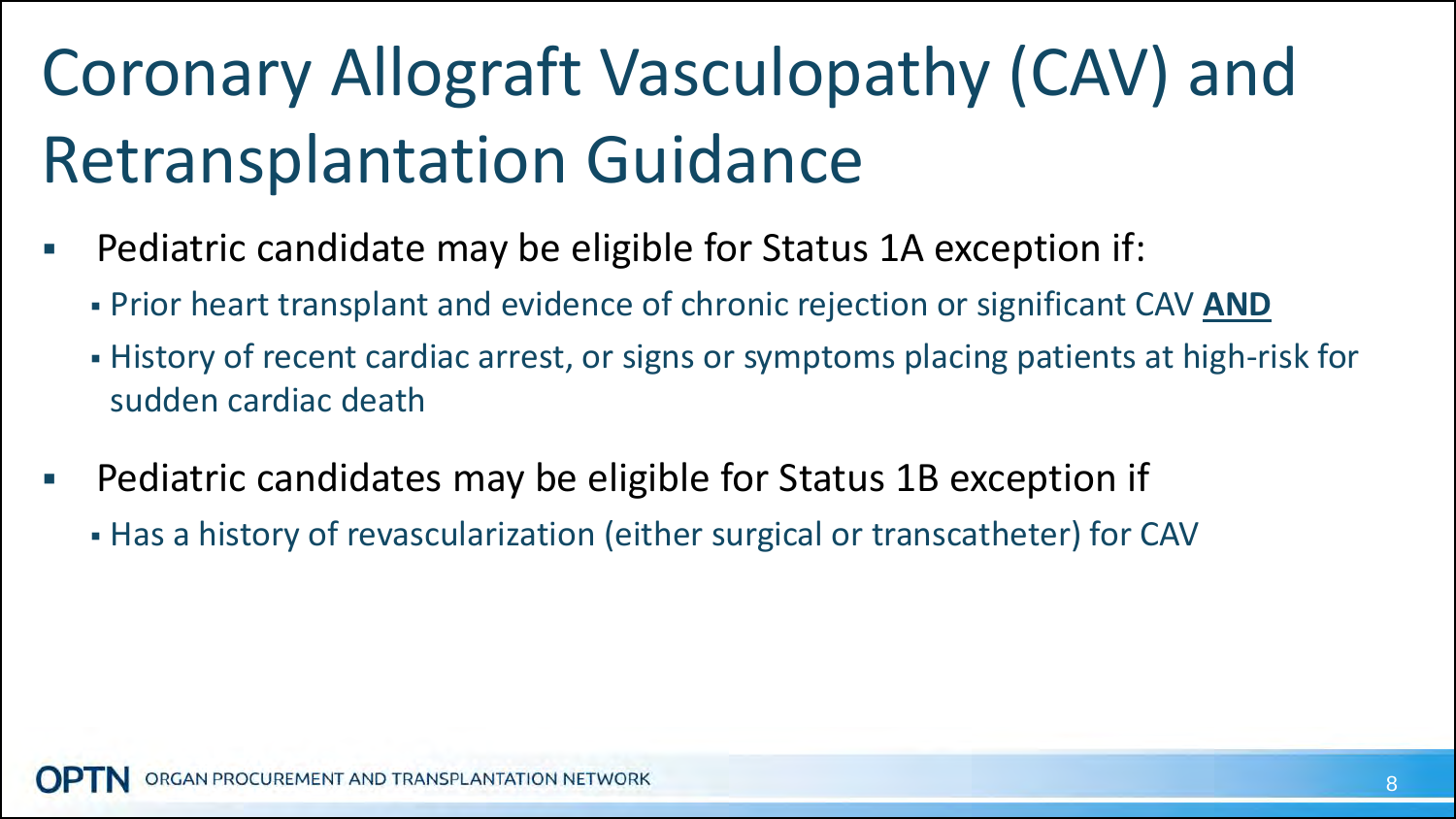## Standard Information for Pediatric Heart Exception Requests

- Requests specific description of candidate's current diagnoses and methods of support, inclusive of inotropes and mechanical circulatory support
- **Specifically describe how:** 
	- The candidate meets the exception criteria, or
	- Why standard therapies may not be ideal
- Describe why the current policy does not adequately account for the candidate's particular situation and high risk of waitlist mortality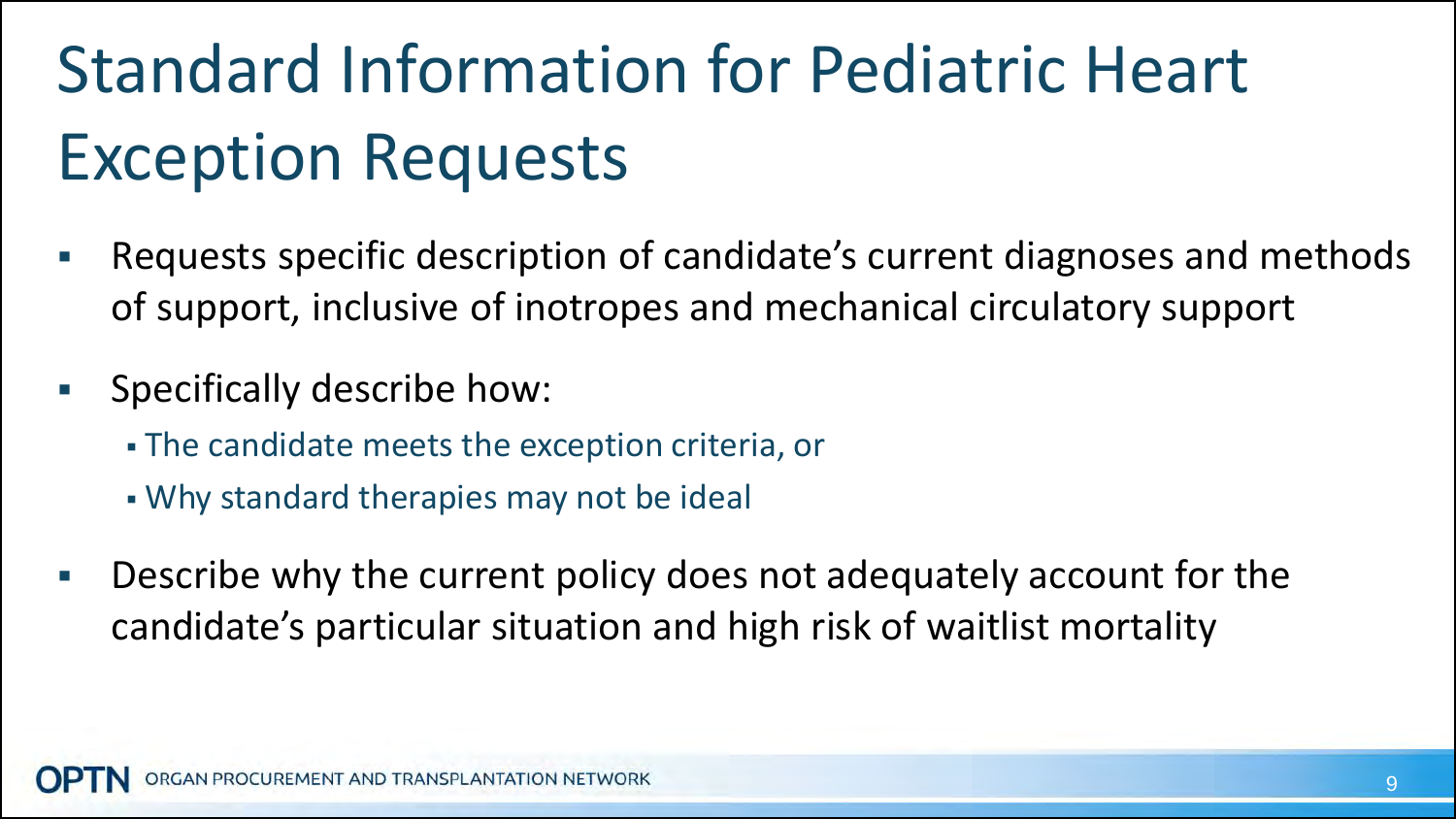#### Feedback Requested

- Are there other contraindications to the use of a Ventricular Assist Device (VAD) that should be considered?
- What, if any, measure of sensitization could be included to assist in determining whether a Coronary Allograft Vasculopathy candidate should be considered for Status 1A listing by exception?
- What other considerations would make this guidance more useful?

#### *Please introduce yourself when you speak*

AN PROCUREMENT AND TRANSPLANTATION NETWORK